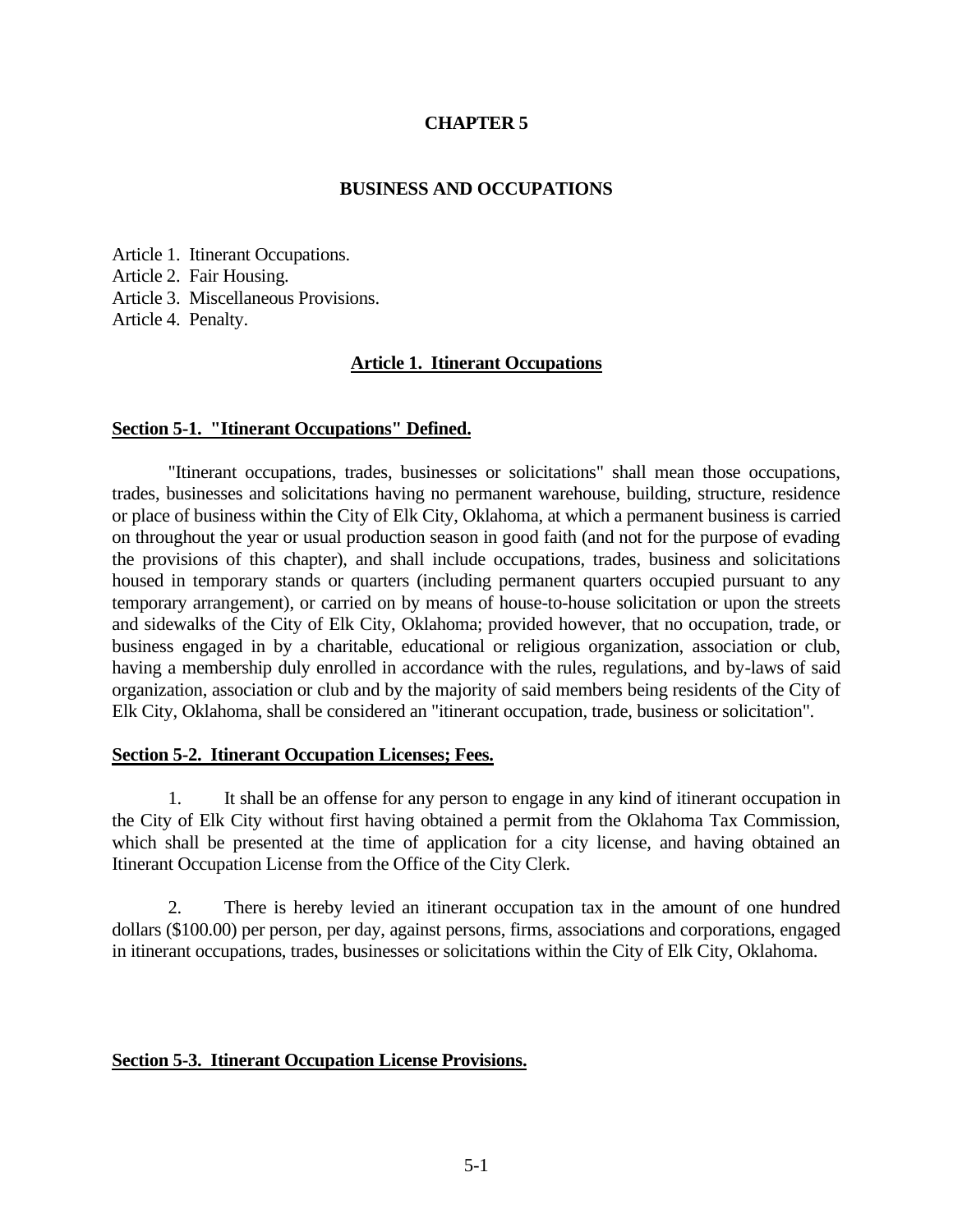1. Every person, firm, association or corporation who engages in an occupation or business for which an Itinerant Occupation License is required, shall pay the fee and secure a separate license for each business or occupation.

2. Every holder of a license to engage in, exercise or pursue a business, profession, trade, occupation or privilege, shall carry the license and shall display it in an open and conspicuous site for the general public to see from the road and to any person who requests to see it.

3. Assignment or transfer of licenses shall not be permitted.

4. Whenever an Itinerant Occupation License has been lost or destroyed without any wrongful act or connivance by the holder, the City Clerk, on application, may issue a duplicate license for the unexpired time. Before the duplicate is issued, the holder shall make and file with said City Clerk an affidavit that the license has not been transferred, that it has been lost or destroyed without any wrongful act or connivance by the holder, and that, if believed lost, he has made diligent search for it and has not been able to find it. The fee for every duplicate license issued, payable to said City Clerk, shall be ten dollars (\$10.00).

5. An Itinerant Occupation License issued to any person, firm, association or corporation may be temporarily suspended by the City Manager or appropriate designated official, prohibiting the continuance of any business allowed by the license, for any one (1) of the following reasons: (1) that the licensee is engaging in, exercising or pursuing the business or occupation in such a manner that he has created or is creating a public nuisance; or (2) serious or repeated violation of the law or ordinances. Any Itinerant Occupation licensee that has been suspended will be afforded an adequate opportunity for a hearing before the City Commission.

6. The City Commission shall receive the complaint, investigate its allegations and set a date for a hearing to be held on the complaint; said hearing shall be held within thirty (30) days of the date of receipt of the complaint.

At least ten (10) days prior to the hearing, the licensee shall be notified, in writing, of the time and place of such hearing.

The City Commission shall take, and may allow, such actions at the hearing, as may be necessary to ensure that all parties are afforded the opportunity to fairly present their cases.

If the City Commission, by majority vote at the conclusion of the hearing, finds that the licensee has not violated one (1) of the above reasons, the licensee may use the unexpired time on the issued license.

If the City Commission, by majority vote at said hearing, finds that the licensee has violated one (1) of the above reasons, the issued license shall be revoked and no part of the fee for the Itinerant Occupation License shall be refunded.

7. No person, firm, association or corporation to whom an Itinerant Occupation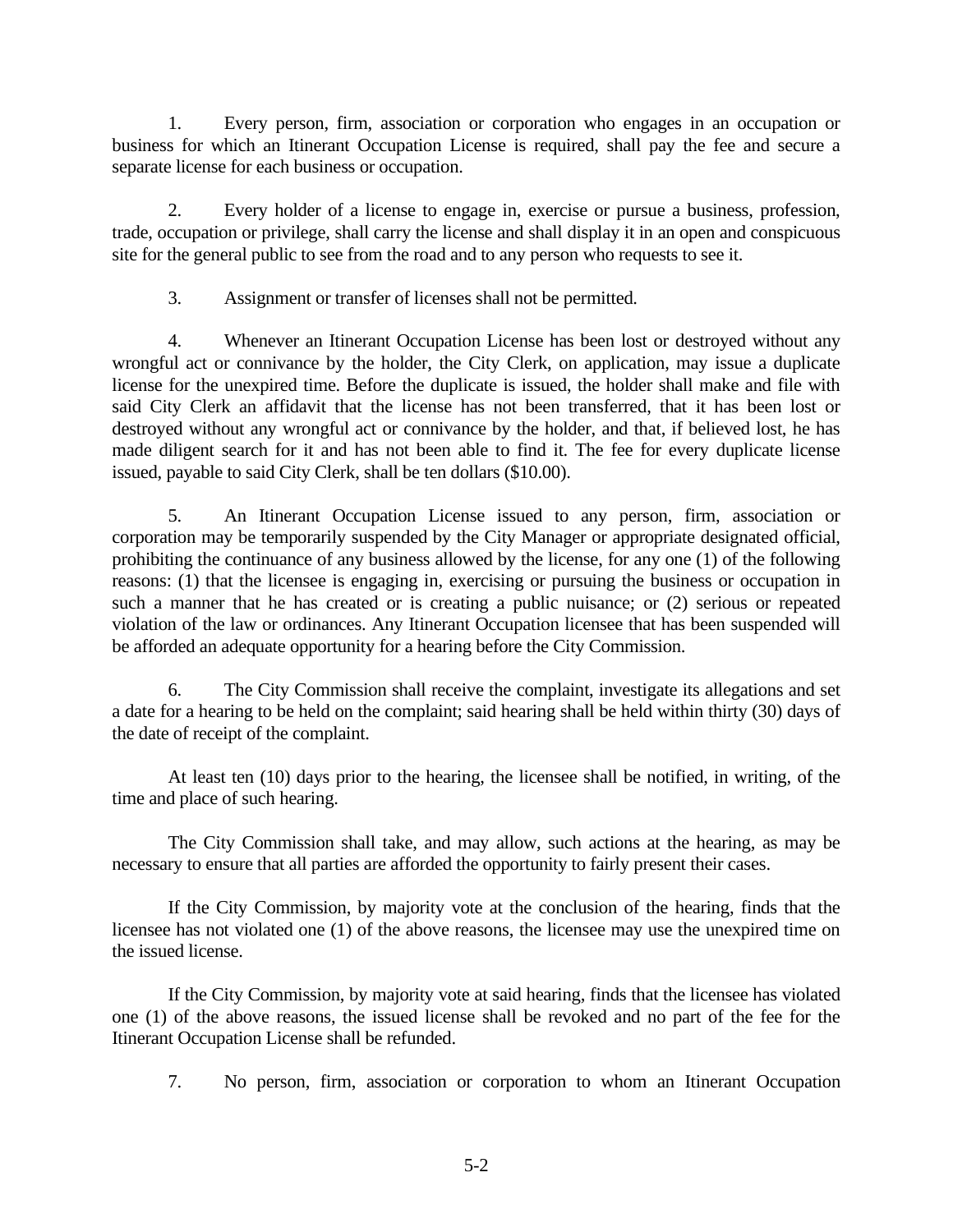License has been issued, shall conduct, exercise or pursue the business or occupation for which such issued, between the hours of 7:00 o'clock p.m. and 7:00 o'clock a.m. on any day.

## **Sections 5-4 through 5-9. (Reserved for future use.)**

# **Article 2. Fair Housing.**

## **Section 5-10. Certain Act Prohibited.**

It shall be unlawful for any person, firm or corporation, or the authorized agents or representatives of said person, firm or corporation to:

1. Refuse to sell, lease, rent, assign or otherwise transfer the title or other interest in any housing, or real property upon which residential housing is to be constructed, to any person, or to discriminate in the terms or conditions of the sale, rental or leasing of any residential housing unit, because of race, color, religion or national origin;

2. Refuse to negotiate with any person for the sale, rental or leasing of any residential property, or to represent that such property is not available for inspection, sale, rental or lease, when in fact it is so available, because of such person's race, color, religion, age or national origin;

3. Solicit or induce, or attempt to solicit or induce, any person owning any interest in any residential housing to sell, rent or lease, or not to sell, rent or lease such housing to any person on the grounds of loss of value due to the present or prospective entry into the neighborhood of a person or persons of another race, color, religion, age or national origin, either by direct solicitation or inducement, or by the purchase of other property in the neighborhood for the purpose of such inducement, or to distribute, or cause to be distributed, material or statements designed to induce a residential property owner to sell or lease his property, due to such change in neighborhood;

4. File a complaint alleging a violation of this Article, with knowledge that such a complaint is false in any material respect, or to file such complaint for the sole purpose of harassment.

### **Section 5-11. Certain Acts Exempted.**

Nothing herein shall apply to:

1. Prohibit persons from giving preference to prospective buyers or tenants for any reason other than race, color, religion, age or national origin;

2. The sale of a dwelling which is, or was at the time when first offered for sale, the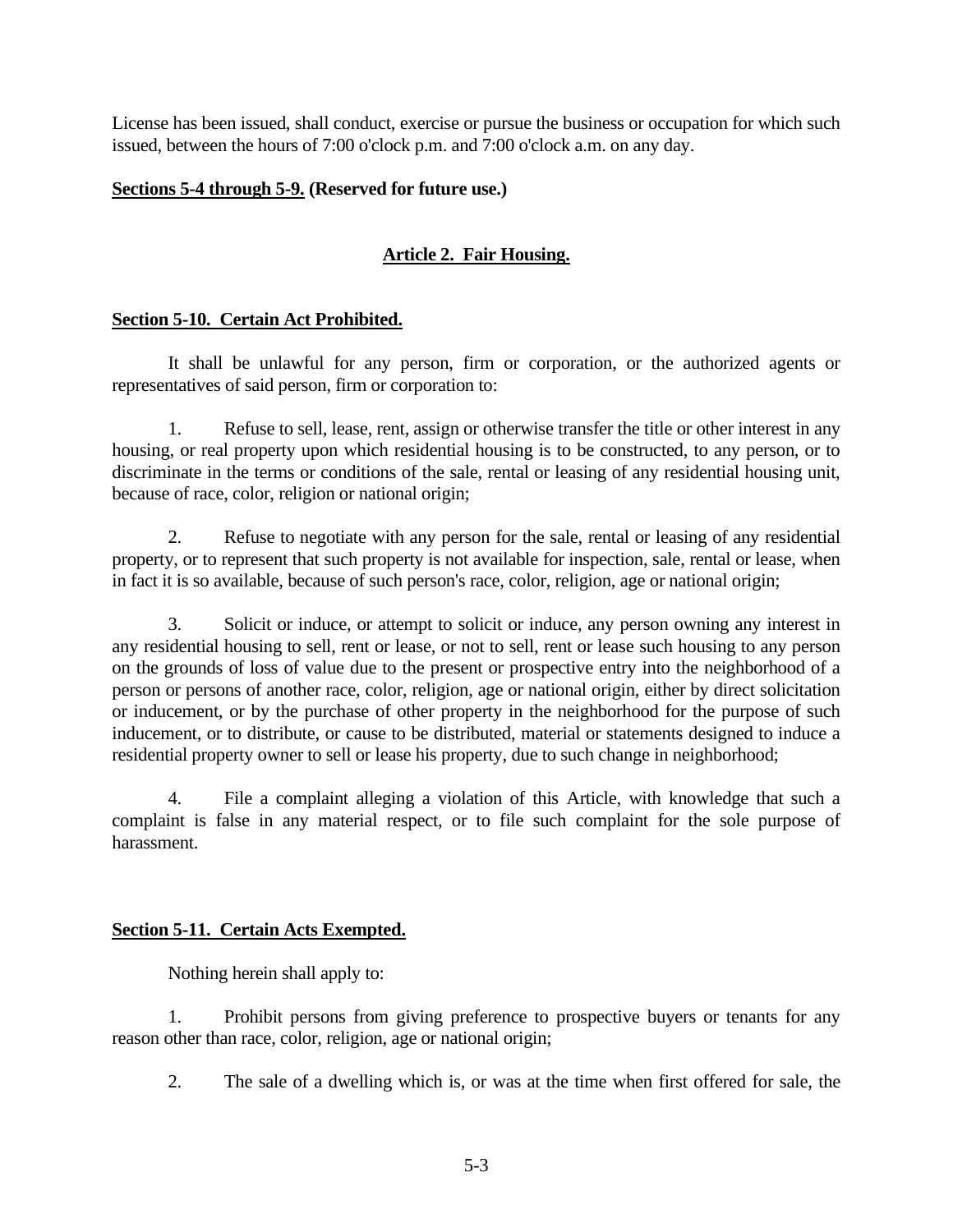residence of its owner;

3. The rental of rooms in an owner-occupied residence or in a dwelling used exclusively as a rooming house;

4. The rental or leasing of a housing unit in a building containing not more than eight (8) housing units; or

5. The rental or leasing of a dwelling or housing unit owned by any religious or fraternal organization, or private club used and occupied for such organizational purposes.

## **Section 5-12. Fair Housing Board Created.**

(See Chapter 1, Section 1-59, this Code of Ordinances.)

## **Section 5-13. Grievance Procedures.**

1. Any person aggrieved by a discriminatory housing practice prohibited by municipal ordinance, may file a written signed complaint with the Fair Housing Board.

2. Said complaint shall state the name and address of the person alleged to have violated the provisions of this Article, or any other municipal ordinance, and set forth the particulars of said violation.

3. The Fair Housing Board shall receive such complaint, investigate its allegations and set a date for a hearing to be held on the complaint; said hearing shall be held within sixty (60) days of the date of receipt of the complaint.

4. At least ten (10) days prior to the hearing, the person named in the complaint shall be notified, in writing, of the time and place of such hearing.

5. The Fair Housing Board shall take, and may allow, such actions at the hearing as may be necessary to ensure that all parties are afforded the opportunity to fairly present their cases.

6. If the Fair Housing Board, by majority vote at the conclusion of the hearing, finds that the person has not engaged in any discriminatory housing practice, it shall state its findings and dismiss the case.

7. If the Fair Housing Board, by majority vote at said hearing, finds that a person has engaged in discriminatory housing practices, it shall state its findings in writing and submit them to the respondent and the City Attorney for consideration. Unless the complaint is withdrawn or the City Attorney finds that there is insufficient information upon which to base a charge, the charge shall be filed in the City of Elk City, Oklahoma, Municipal Court within twenty (20) days of said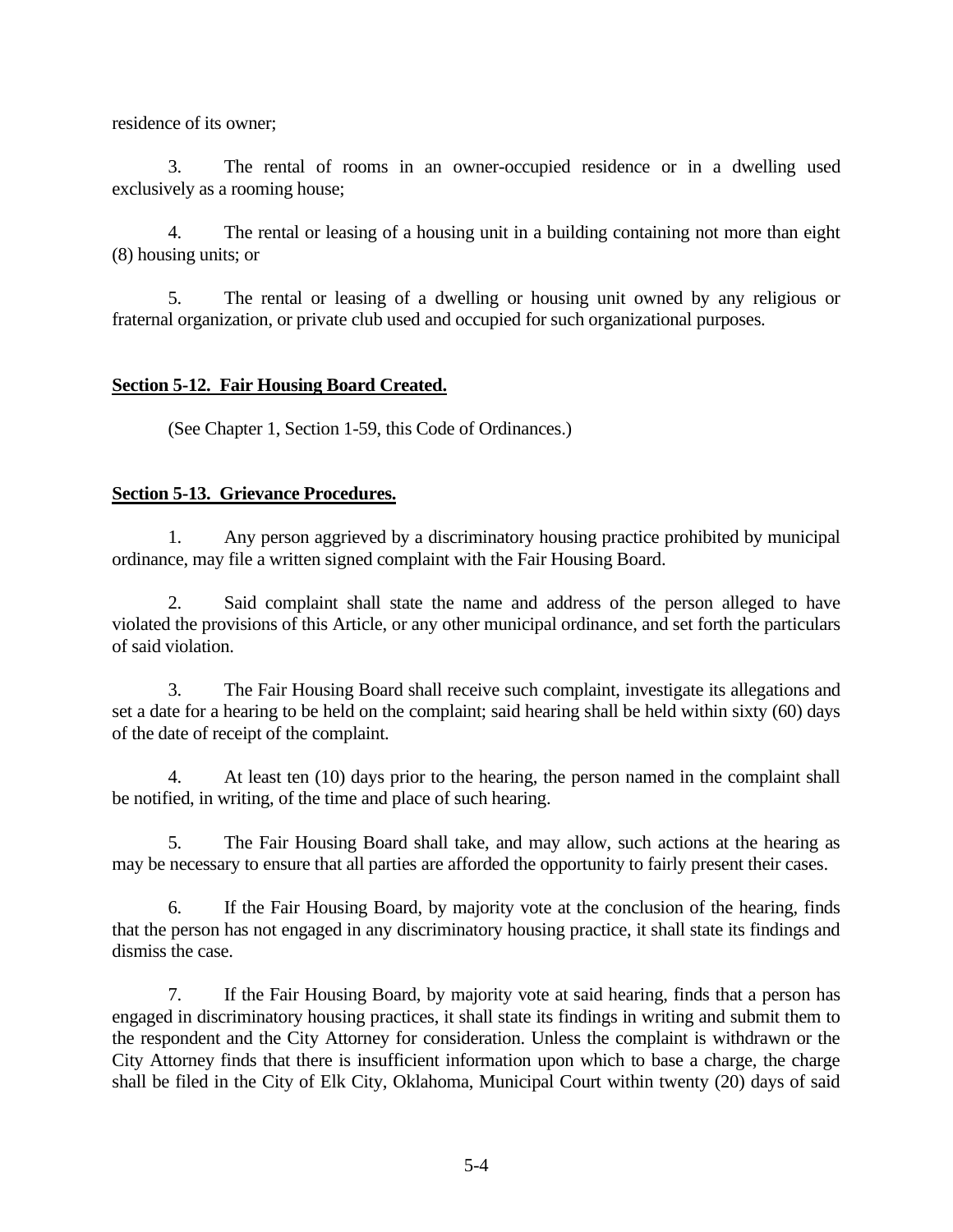hearing.

# **Sections 5-14 through 5-19. (Reserved for future use.)**

## **Article 3. Miscellaneous Provisions**

### **Section 5-20. Sale of Merchandise on Vacant Property.**

It shall be unlawful for any person, firm or corporation to sell, trade or transfer any merchandise of any kind on or in any vacant property, without the consent of the owner or person in control of said property.

#### **Section 5-21. Shooting Galleries.**

Every shooting gallery constructed, established, set up or operated hereafter within the corporate limits of the City of Elk City, Oklahoma, shall be constructed, established, set up and operated in accordance with the standards, specifications and requirements of Title 63, Oklahoma Statutes, 1981, Sections 701- 708, as amended, and shall comply with all the requirements required by this Code of Ordinances have been secured therefore.

#### **Section 5-22. Short Weights and Measures Prohibited.**

It shall be unlawful for any person, firm or corporation to sell or offer for sale, any food, fuel, clothing or any other commodity which does not weigh or measure fully as much, according to standard weights or measures of the State of Oklahoma, as the weight or measure for which it is sold or offered for sale.

### **Section 5-23.Coin-Operated Amusement Devices, Licenses Required.**

1. The following words and phrases, when used in this Section, have the following meanings:

- a. The term "person" means any individual, partnership, association, or corporation;
- b. "Music devices" means any and all mechanical devices which render, cause to sound or release music where the same may be heard by one or more public patrons and each separate loudspeaker, phonograph, juke box, or outlet from which such music emits shall be construed to be a separate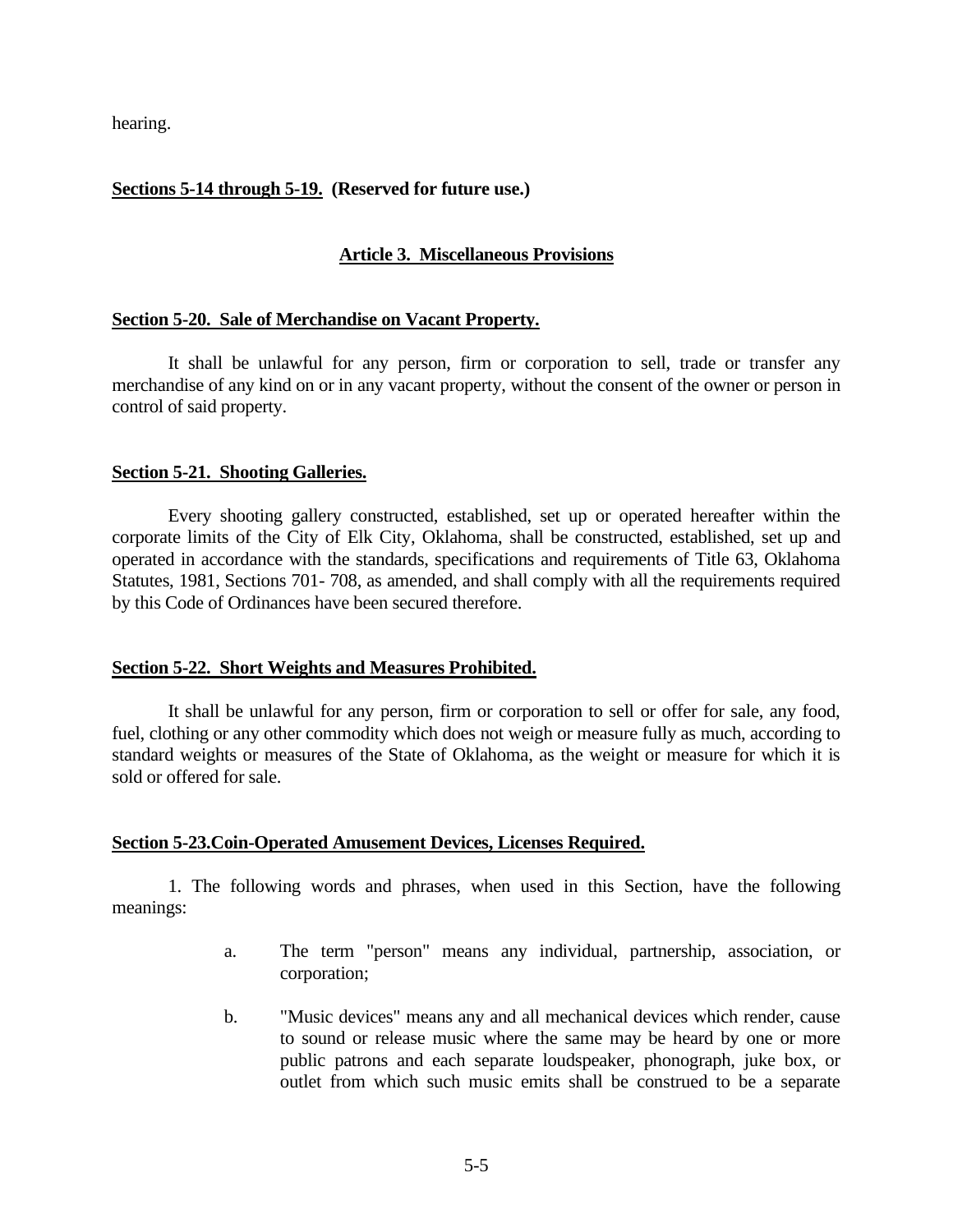"music device" as herein defined; except in the case where the music emitsproducing mechanism, in which case the several outlets or speakers in each place of business shall be collectively considered one such music device;

- c. "Coin-operated music device" means any such music device which is operated, motivated, released, or played by or upon the payment or insertion of a coin, token or similar object, whether there is one or more boxes or devices in the premises for the reception of such coin, tokens, or similar objects; coin-operated radio or television receiving sets in hotels, motels or tourist cabins for the use and benefit of the guests and visitors of such hotels, motels, or tourist rooms or cabins shall be included in such definitions;
- d. "Coin-operated amusement device" means any and all nongambling mechanical or electronic machines which, upon the payment or insertion of a coin, token, or similar object, provide music, amusement or entertainment, including, but not limited to, such games as pool, phonographs, video television, shooting galleries, pinball, foosball, bowling, shuffle board, or any other amusement device with or without a replay feature which can be legally shipped interstate according to federal law. It shall not mean vending machines used exclusively for the purpose of selling tangible personal property, such as cold drinks, tobacco products, candies, postage stamps, or other merchandise; or services such as pay telephone booths, parking meters, gas and electric meters or other distribution of needful services.

2. Coin-operated music and amusement devices are hereby classified for the purpose of taxation and an annual license tax as hereinafter set out is hereby levied with respect to each such device.

3. Every person who owns and has available to any of the public for operation, or who permits to be operated in or on his place of business, any coin-operated music or amusement device shall pay for such privilege an annual license fee of ten dollars (\$10.00). Said fee shall be levied on each coin-operated music or amusement device, as defined herein, excluding (a) any coin- operated radio or television receiving set in a hotel, motel, or tourist cabin, and (b) any coin-operated music or amusement device that may be operated by penny coins only.

4. Every person subject to the license provisions of this Section shall make application for said license(s) to the City Clerk. Said license(s) shall be issued annually, beginning July 1 of each year. In the event a license is issued for less than one (1) year, the fee shall be based on the current and remaining quarters of said year.

# **Section 5-24. Pool, Billiard and Other Recreational Halls.**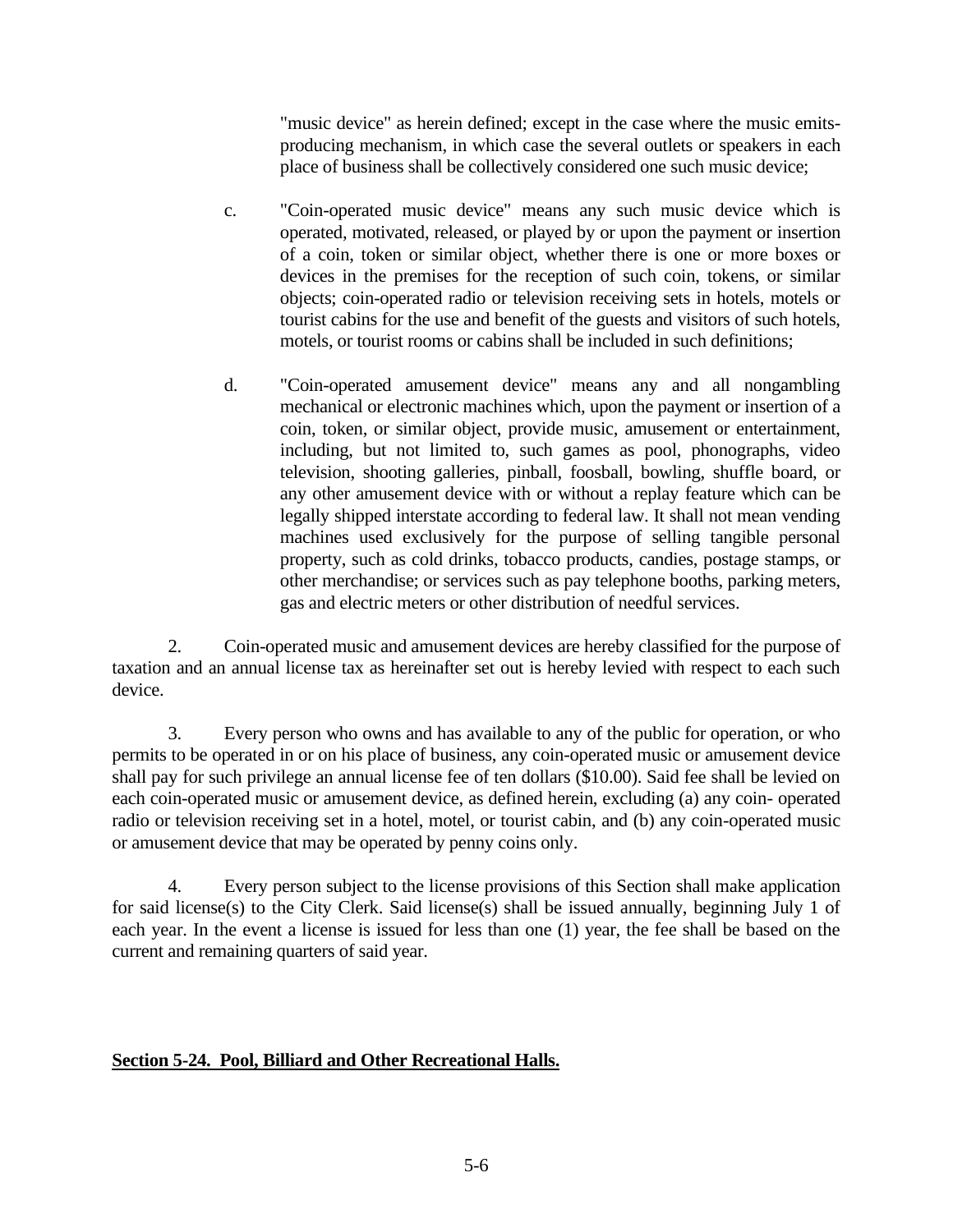1. It shall be unlawful for any owner, manager or operator to employ or permit any minor (as defined by current State Law) to work in a pool, billiard, domino or card hall or parlor; it shall be unlawful for any minor (as defined by current State Law) to work in such a hall or parlor.

2. It shall be unlawful for any person in charge of any hall or parlor mentioned in Subsection 1 (above) to permit any minor (as defined by current State Law) to resort to or loiter in, such a hall or parlor, or to play games therein, unless he is accompanied by a parent or guardian; it shall be unlawful for such person to resort to or loiter in, such a hall or parlor, or to play games therein, unless he is accompanied by a parent or guardian.

3. It shall be unlawful for the owner, manager or operator of a pool, snooker, billiard, domino or card hall or parlor, or bowling alley to permit therein gambling, betting, operation of a lottery, sale, furnishing or drinking of intoxicating liquor, disorderly conduct, loud or disturbing language, noise, loud music, profane language or any other violation of State Laws or this Code of Ordinances.

4. Subsections 1 through 3 (above) shall not, however, apply to establishments created as family entertainment and recreation centers for the use and enjoyment of the entire family (regardless of age). It shall be unlawful for the owner, manager or operator of such a family center to permit the sale, furnishing or drinking of alcoholic beverages of any type.

## **Section 5-25. Pawnbrokers.**

1. Every pawnbroker shall keep at his place of business a register, in which he shall record an adequate description of all property purchased, taken or received by him, including any number that may be thereon. The following information shall be recorded in the register:

- a. The date when all property is received;
- b. The name of the person leaving the property;
- c. The address of said person;
- d. The amount loaned; and
- e. The time when the loan is to become due.

2. The pawnbroker shall give, without charge to the person leaving or pledging property, a legible ticket containing a true copy of all entries made in the register concerning the property left or pledged.

3. The register herein required to be kept, shall be subject to the inspection at any time by the Chief of Police, any policeman, the County Sheriff, any Deputy Sheriff of the County, the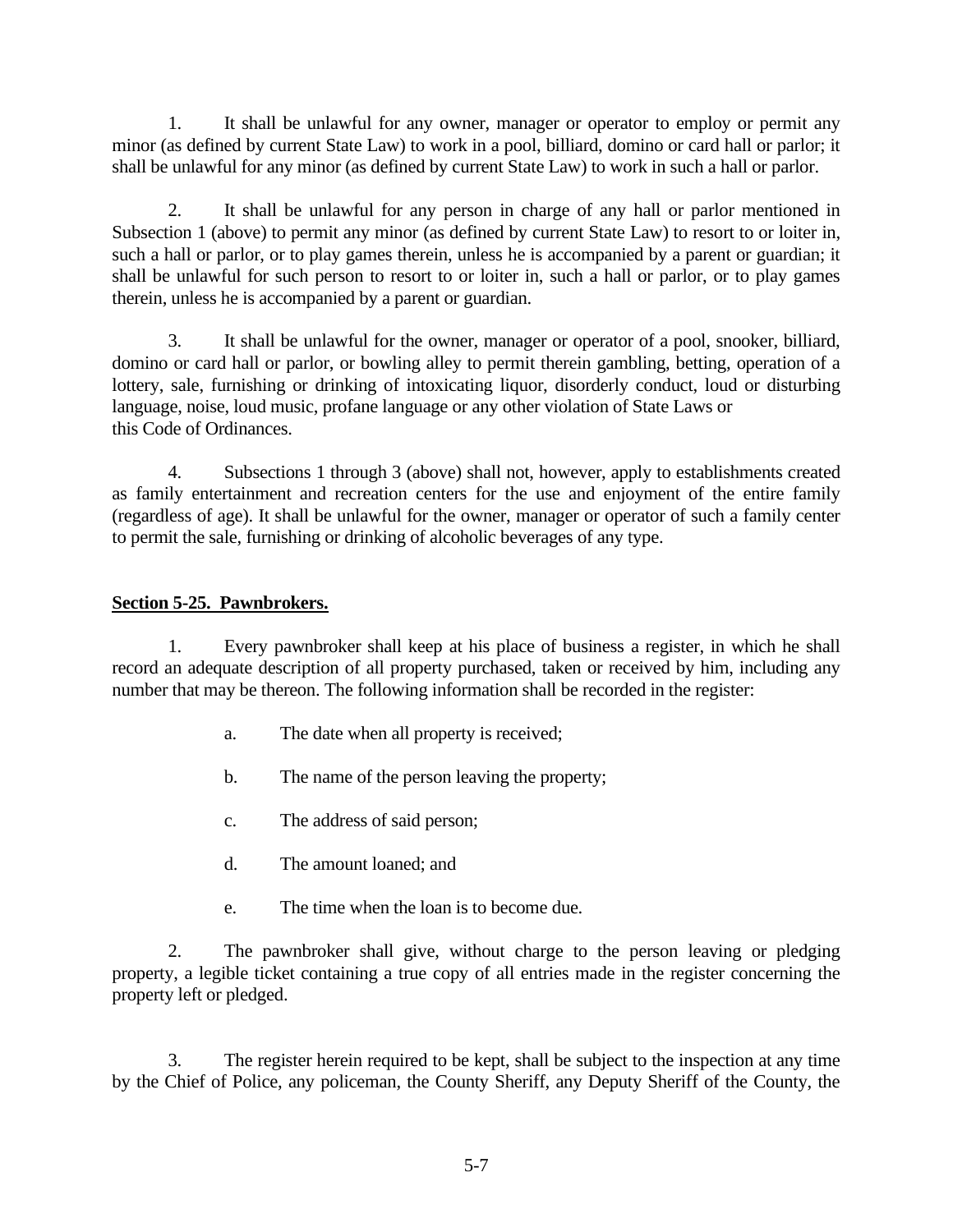City Attorney, the District Attorney, or any person authorized in writing to make inspection by the Chief of Police. Upon request, the pawnbroker shall show to such officer or person for inspection, any article or articles purchased, taken or received, unless such article or articles have already been disposed of.

# **Article 4. Marijuana**

# **Section 5-27. Retail Marijuana Establishments.**

1. All operators of Retail Marijuana Establishments are required to obtain a Retail Marijuana Establishment permit from the Municipal Clerk. Retail Marijuana Establishments is defined as any retail marijuana establishment licensed by the State of Oklahoma.

2. An applicant for a Retail Marijuana Establishment Permit shall pay a permit fee of \$2,500.00 to the City of Elk City. The fee shall be used to offset municipal expenses covering costs related to licensing, inspection, administration and enforcement of retail marijuana establishments.

3. A Retail Marijuana Establishment Permit will not be granted to any applicants where the proposed location is on or adjacent to Old Route 66 or Main Street ending at the municipal boundary of Elk City, Oklahoma.

4. A Retail Marijuana Establishment Permit will not be granted to any applicants where the proposed location would be located within one thousand three hundred twenty  $(1,320)$ feet of any of the following uses:

- a. private or public preschool, elementary, secondary, vocational or trade school, college or university;
- b. any library or museum;
- c. any public playground;
- d. any child care center;
- e. any place of worship or religious assembly;
- f. any public park, pool, or recreation facility;
- g. any juvenile or adult halfway house, correctional facility or substance abuse
- h. rehabilitation or treatment center;
- i. any residentially zoned district; or
- j. within one-thousand three hundred twenty (1,320') feet of another medical marijuana or retail marijuana store.

5. For the distance requirements outlined in this ordinance, the distances described shall be computed by direct measurement in a straight line from the nearest property line of the parcel of land on which the use described in paragraph 3 is located to the nearest property line of the building or unit in which the proposed retail marijuana establishment would be located.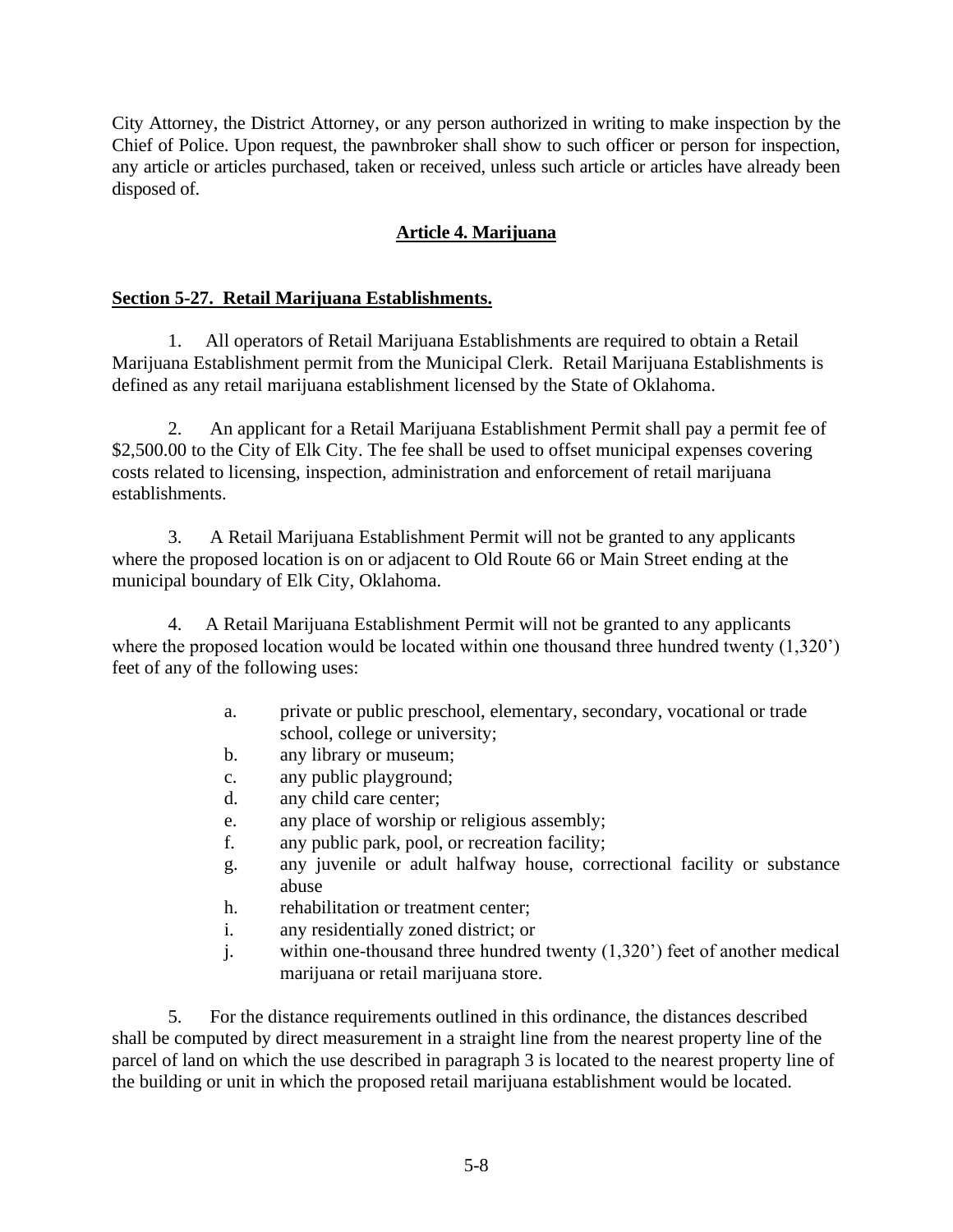6. Buildings where marijuana is stored or dispensed must be equipped with ventilation/air filtration systems so that no odors are detectable off premises.

7. Any violations of this section will result in the revocation of the Retail Marijuana Establishments permit.

8. It is the intent of the City of Elk City, Oklahoma that nothing in the Retail Marijuana Establishment Ordinance be construed to: 1) allow persons to engage in conduct that endangers or causes a public nuisance; 2) allow the use of marijuana for non-medical purposes; or 3) allow any activity that is otherwise illegal and not permitted by state law.

## **Section 5-28. Prohibited.**

1. Commercial Marijuana Growth Facilities are hereby prohibited within the municipal boundaries of Elk City, Oklahoma.

2. Wholesale Marijuana Facilities are hereby prohibited within the municipal boundaries of Elk City, Oklahoma.

3. Marijuana Storage Facilities other than in a retail outlet are hereby prohibited within the municipal boundaries of Elk City, Oklahoma.

4. Marijuana Processing Facilities are hereby prohibited within the municipal boundaries of Elk City, Oklahoma

# **Section 5-29. Inspection.**

1. All permits outlined in this ordinance will be subject to inspection by an authorized municipal inspector prior to issuance.

2. The inspection prior to a permit decision will occur at a time scheduled and approved by both the applicant and the municipal inspector.

3. The applicant will be required to be present during the inspection.

## **Section 5-30. Marijuana Facilities for Personal Medical Use; Security.**

1. All owners of Marijuana Growing Facilities for Personal Medical Use are required to obtain a permit from the Municipal Clerk.

2. An applicant for a Marijuana Facilities for Personal Medical Use Permit shall pay a permit fee of \$2,500.00 to the City of Elk City.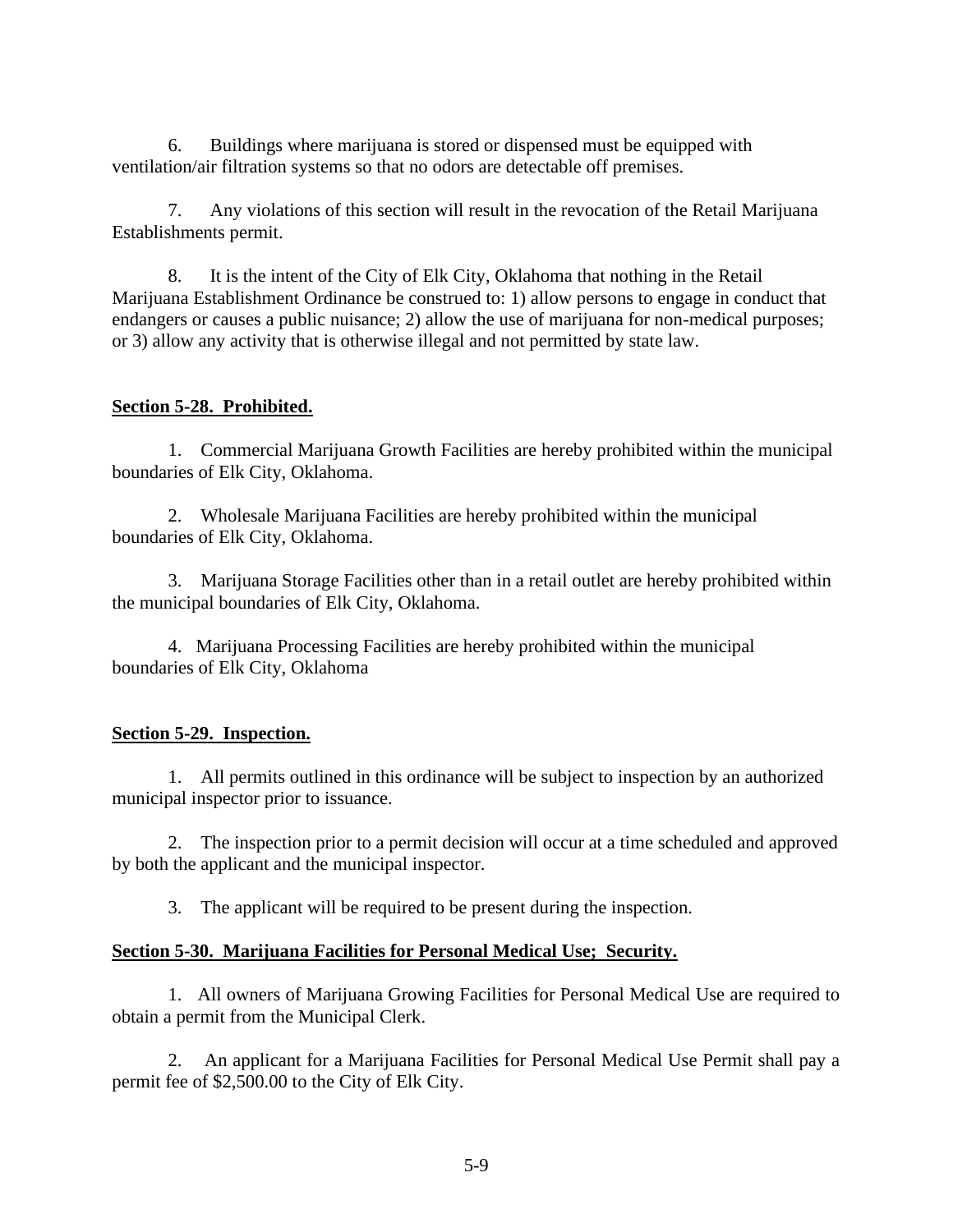3. All Marijuana Growing Facilities for Personal Medical Use shall be subject to security provisions as stated herein prior to the granting of a permit. Failing to comply with security provisions as stated herein will result in revocation of the permit.

4. Any access or entry point to residential facilities used for marijuana cultivation for personal medical use must be secured by lock and key or equivalent, at all times except when the residential facility is actively being supervised in person by the permit holder.

5. Growing marijuana for personal medical use shall be limited to the interior of a single private residence.

6. Growing marijuana at a Marijuana Growing Facility shall not be visible from the public right of way or adjacent property.

7. The growing area at a Marijuana Growing Facility, including any lighting, plumbing or electrical components used shall comply with municipal building and fire codes. The growing area must be properly ventilated so as not to create humidity, mold or other related problems. Lighting shall not exceed 1000 watts per light. The use of gas products (C02, butane, etc.) or C02 and ozone generators in the growing area is prohibited.

8. Growing marijuana at a Marijuana Growing Facility shall not be conducted in a manner that constitutes a public nuisance. A public nuisance may be deemed to exist if growing marijuana produces light, glare, heat, noise, odor or vibration that is detrimental to public health, safety or welfare or interferes with the reasonable enjoyment of life and property.

# **Section 5-31. Growing Marijuana for Personal Medical Use.**

1. Marijuana legally grows in a residential property shall not be visible from a public right of way or alley or adjacent property.

2. The primary use of a residential property in which marijuana is legally grown or possessed shall remain at all times a residence with legal and functioning cooking, eating, sleeping and sanitation/bathing facilities with proper ingress and egress. No room shall be used for growing marijuana where such cultivation or possession will impair or prevent the primary uses of cooking, eating, sleeping, recreating or sanitation/bathing.

3. If the residential property is rented, the written consent of the property owner shall be obtained prior to any cultivation, possession or use of marijuana in any part of the property.

## **Section 5-32. Smell or Noxious Odor.**